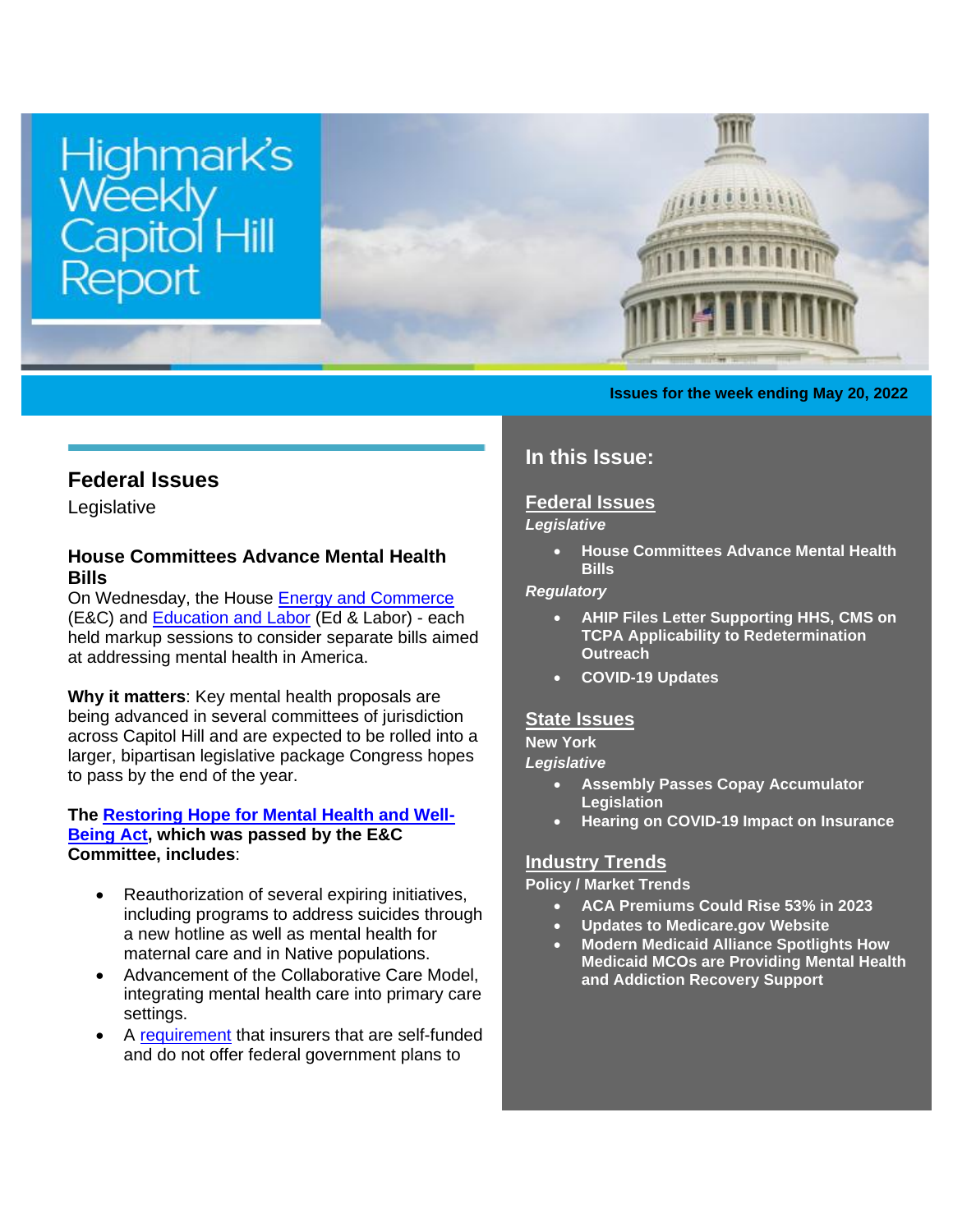comply with laws requiring the same coverage for mental health care as for medical care.

#### **Meanwhile, the [Mental Health Matters Act,](https://docs.house.gov/meetings/ED/ED00/20220518/114805/BILLS-1177780ih.pdf) which was passed by the E&L Committee, includes:**

- Improving mental health and counseling services in Head Start and school-based programs.
- New Department of Labor (DOL) enforcement authority under ERISA that would allow the DOL to file civil rights of action against health plan sponsors and seek "monetary relief," or payment, on behalf of beneficiaries.

**Next Steps**: Expect additional committees on both sides of the Capitol to advance legislation with potential floor votes later in the summer.



# **Federal Issues**

**Regulatory** 

<span id="page-1-0"></span>**AHIP Files Letter Supporting HHS, CMS on TCPA Applicability to Redetermination Outreach**

AHIP filed a [comment letter](http://ahip.informz.net/z/cjUucD9taT0yNDkxMTY1JnA9MSZ1PTUxOTA2NDUzOCZsaT0yNTE0MzUyMA/index.html) with the Federal Communications Commission (FCC) supporting interpretations advanced by the Department of Health and Human Services (HHS) and the Centers for Medicare and Medicaid Services (CMS) in their [April 28](http://ahip.informz.net/z/cjUucD9taT0yNDkxMTY1JnA9MSZ1PTUxOTA2NDUzOCZsaT0yNTE0MzUyMg/index.html) letter to the FCC concerning the Telephone and Consumer Protection Act (TCPA).

**Why this matters:** AHIP's letter voices strong support for the HHS and CMS interpretation that text messages and automated telephone calls made to enrollees for purposes relating to Medicaid redeterminations and other enrollment issues are permissible under the TCPA when made by state and federal agencies, or by contractors working at their direction, such as local agencies, enrollment facilitators and managed care organizations.

AHIP's comments note the consistency of the HHS and CMS interpretation with past FCC guidance, and emphasize the importance of outreach to Medicaid, CHIP, and Basic Health Plan enrollees to educate them on redetermination processes and urge them to respond to state requests for information as part of state eligibility redetermination efforts.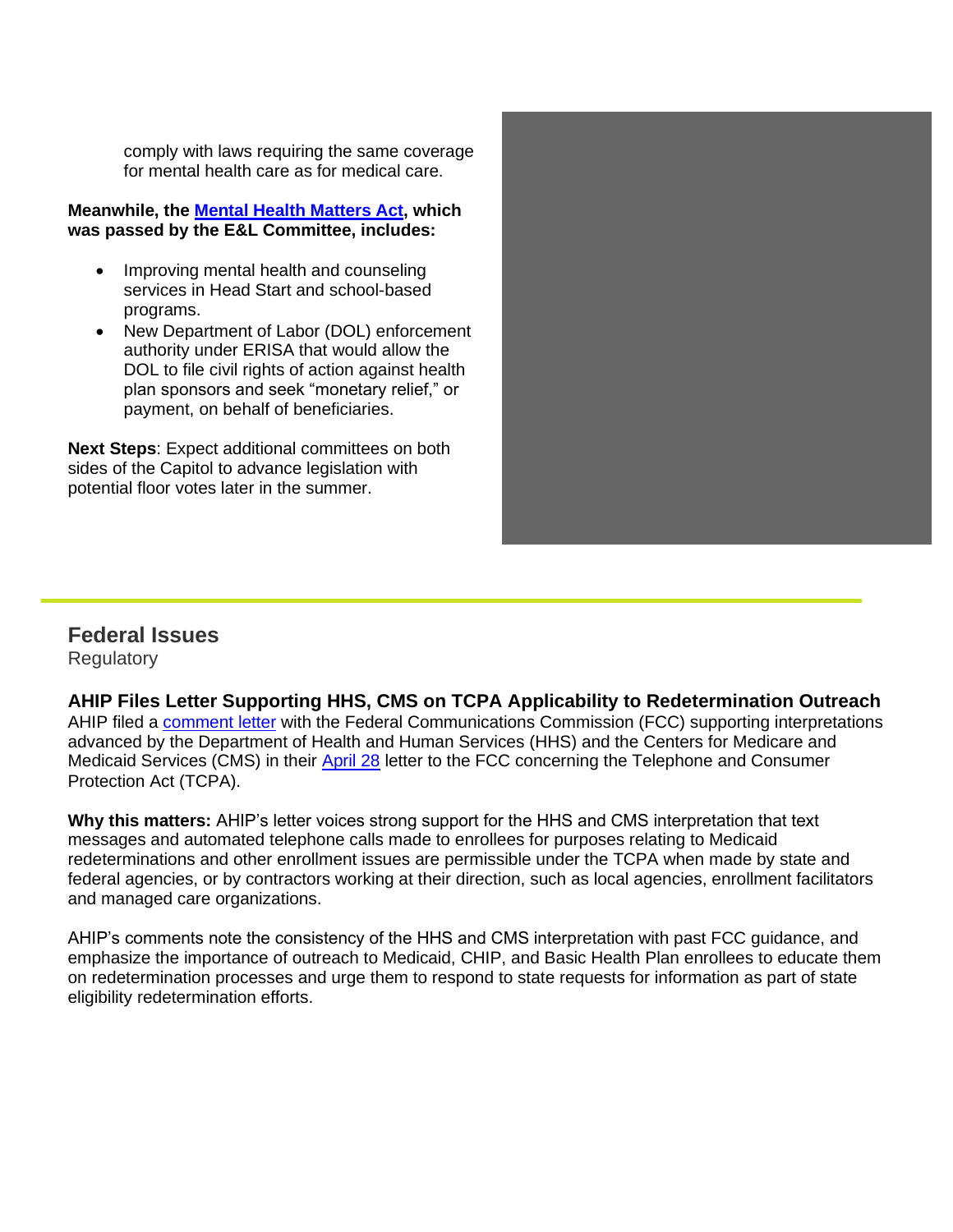A positive outcome with the FCC would be a key step to ensuring the success of efforts to minimize coverage loss due to Medicaid eligibility redeterminations and smooth transitions to other forms of coverage where necessary.

## <span id="page-2-0"></span>**COVID-19 Updates**

- The Biden Administration **announced** Americans can order additional free at-home, rapid COVID-19 tests at COVIDTests.gov – or for people with difficulty accessing the internet, by calling 1-800-232- 0233 (TTY 1-888-720-7489). This means that households will be able to order eight free at-home tests, bringing the total of tests available since the start of the program to 16. The third round of tests were made available by a federal government purchase funded by the American Rescue Plan.
- The FDA [expanded eligibility](http://ahip.informz.net/z/cjUucD9taT0yNDkxMTY1JnA9MSZ1PTUxOTA2NDUzOCZsaT0yNTE0MzUyNA/index.html) for Pfizer-BioNTech COVID-19 vaccines booster doses for children 5-11 years old. The FDA amended the emergency use authorization to allow for a single booster dose of the Pfizer vaccine for individuals 5 through 11 years of age who are at least five months from the completion of their primary series of the vaccine.
- The Biden Administration has committed on multiple occasions to provide the public with 60-days' notice prior to the end of the COVID-19 public health emergency (PHE). In order to comply with this commitment that notice would have had to have been provided by May 16. Because no notice had been provided, news outlets are reporting and stakeholders widely believe the deadline for the PHE will likely be extended past the current deadline of July 15.
- The FDA authorized the Labcorp Seasonal Respiratory Virus RT-PCR DTC Test for use without a prescription by individuals with symptoms of respiratory viral infection consistent with COVID-19. This product will be the first direct-to-consumer multi-analyte COVID-19 test authorized by FDA. This test allows an individual to self-collect a nasal swab sample at home and then send to Labcorp for testing. The test can identify and differentiate multiple respiratory viruses at the same time, detecting influenza A and B (flu), and respiratory syncytial virus (RSV), along with COVID-19. This home sample collection kit can be purchased online or in a store without a prescription. This test will help individuals more easily determine whether they may be infected with COVID-19, flu, or RSV and can aid in determining if self-isolation (quarantine) is appropriate.

# **State Issues**

**New York** Legislative

## <span id="page-2-1"></span>**Assembly Passes Copay Accumulator Legislation**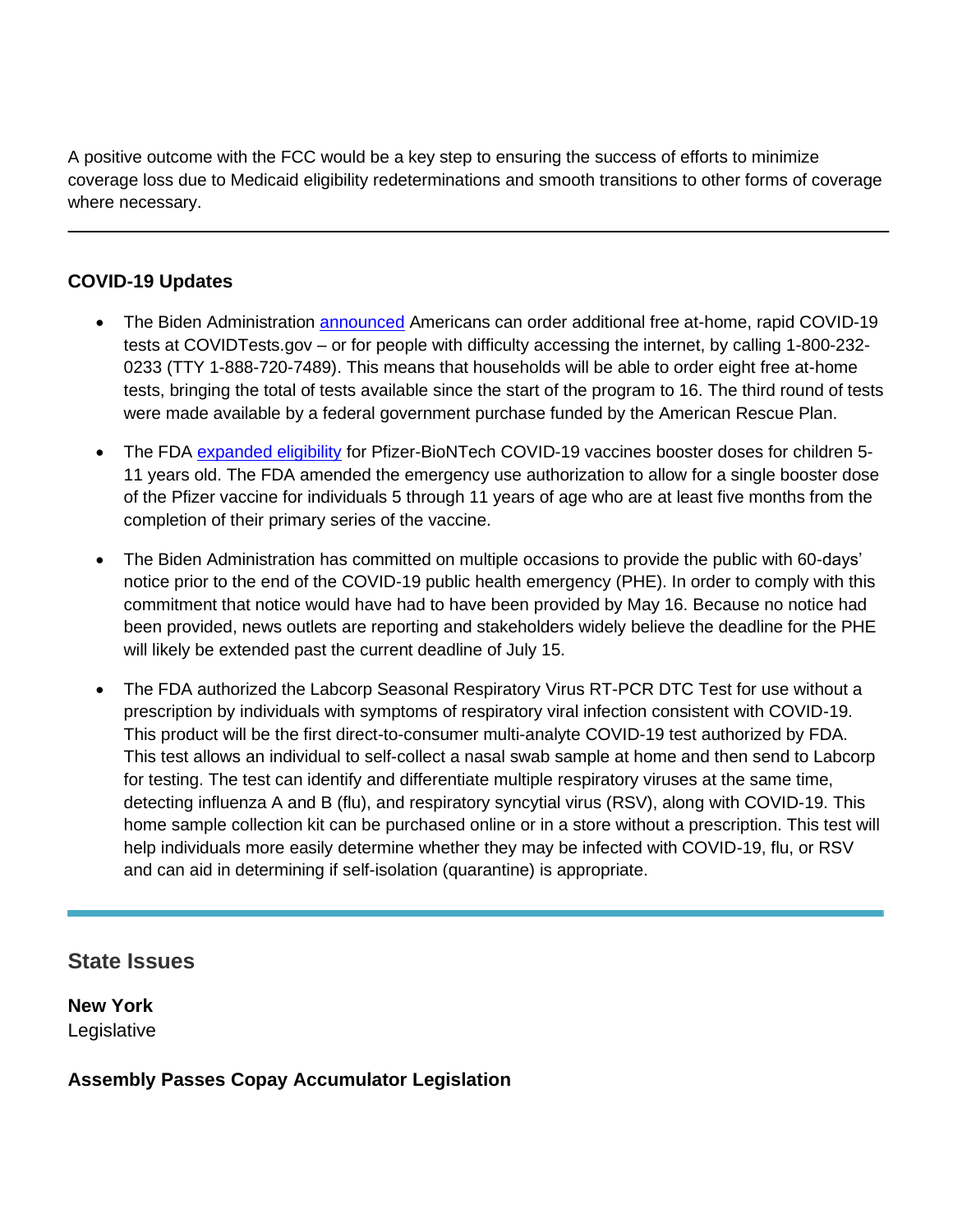The Assembly last week passed legislation (S.5299/A.1741) that requires any third-party payments, financial assistance, or discount for out-of-pocket expenses for prescription drugs be applied to the insured's deductible, copayment, coinsurance, out-of-pocket maximum, or any other cost-sharing requirement.

Why this matters: The measure is now up for consideration in the Senate. According to a [recent study,](https://www.nber.org/system/files/working_papers/w29735/w29735.pdf?utm_source=newsletter&utm_medium=email&utm_campaign=newsletter_axiosvitals&stream=top) drug copay coupons drastically increase the amounts paid by employers, insurers and other workers for prescription drugs.

Last Friday, the Albany *Times Union* published an [op-ed](https://secure-web.cisco.com/1w94Q__ms-uGPFvbh19BemKnmNhTcJwYXHUZa9ZuCs3yydiDI51BeKaWqNqqviSPT2KwAJKTlxNX9yaJxST_kBbD_7xcby9FuDfg3y7ldHgoPDcpAYsRJ7_UnRHrNAFCrjLTOcenIQs9YS__mN7YOZwhWlC6BnqO5bQKE7Nz2bsmMATZekCtynjRQsp4j-Kn6rwfTt6Xmqpo0eDUSroFuXxOjppAnMR405YO5amfLwjVFs4-gJzhv1JqjewTzplQP8L25GApGtD6d5sKhgbX3KQa-cnEc2SzPoCPNOPPMn6kGGV4taReD4wwbwW78Us7z/https%3A%2F%2Fnyhpa.us15.list-manage.com%2Ftrack%2Fclick%3Fu%3Db77e0923700d547aa4640b092%26id%3Db1c938edef%26e%3D16fec37c74) from HPA President and CEO Eric Linzer that criticized drug coupons and other discounts as gimmicks that actually cost consumers more money by driving them towards more expensive drugs and away from lower-cost, equally effective alternatives. The op-ed notes that if the goal is to make prescription medications more affordable and accessible to consumers, lawmakers should focus on the high prices charged for prescription drugs instead of prohibiting copay accumulator programs.

### <span id="page-3-0"></span>**Hearing on COVID-19 Impact on Insurance**

Last Friday, the Assembly Insurance Committee held a hearing on the ongoing impacts of the COVID-19 pandemic on insurance in New York. After being postponed earlier this year, the hearing sought to examine the major issues the pandemic has caused for the property and casualty, motor vehicle, health and life insurance industries, its effect on employers and consumers, and potential legislative and regulatory solutions. The committee heard testimony from the Department of Financial Services, consumer advocates, provider representatives, and those representing the various insurance sectors. HPA's Director of Government Affairs, Ashley Stuart, provided the health plan perspective, focusing on the broad range of measures the industry has undertaken over the past two years to ensure patients received the care they needed, providers were supported, and employers received assistance.

# **Industry Trends**

Policy / Market Trends

### <span id="page-3-1"></span>**ACA Premiums Could Rise 53% in 2023**

A Families USA report estimates those enrolled in coverage through HealthCare.gov could see premiums rise by 53%, on average, next year. The cause is the expiration of the enhanced Affordable Care Act premium assistance. West Virginia would see the greatest average premium hike at \$1,536 per year, followed by Wyoming and Delaware. Click [here](https://www.businessinsider.com/west-virginians-obamacare-premiums-spike-manchin-blocks-biden-agenda-2022-5) for additional details.

### <span id="page-3-2"></span>**Updates to Medicare.gov Website**

The Centers for Medicare & Medicaid Services (CMS) **launched** an update to **Medicare.gov**. This redesign includes updates to the Medicare.gov home page to feature key tasks and information most frequently sought by people with Medicare, people nearing Medicare eligibility, and their families. The updates also include detailed pricing information and coverage options for Medicare Supplement Insurance (Medigap) policies. CMS noted that additional improvements are planned for the next few months to streamline the Medicare Plan Finder landing page and the Medicare Account landing page and align the look and feel with the new home page.